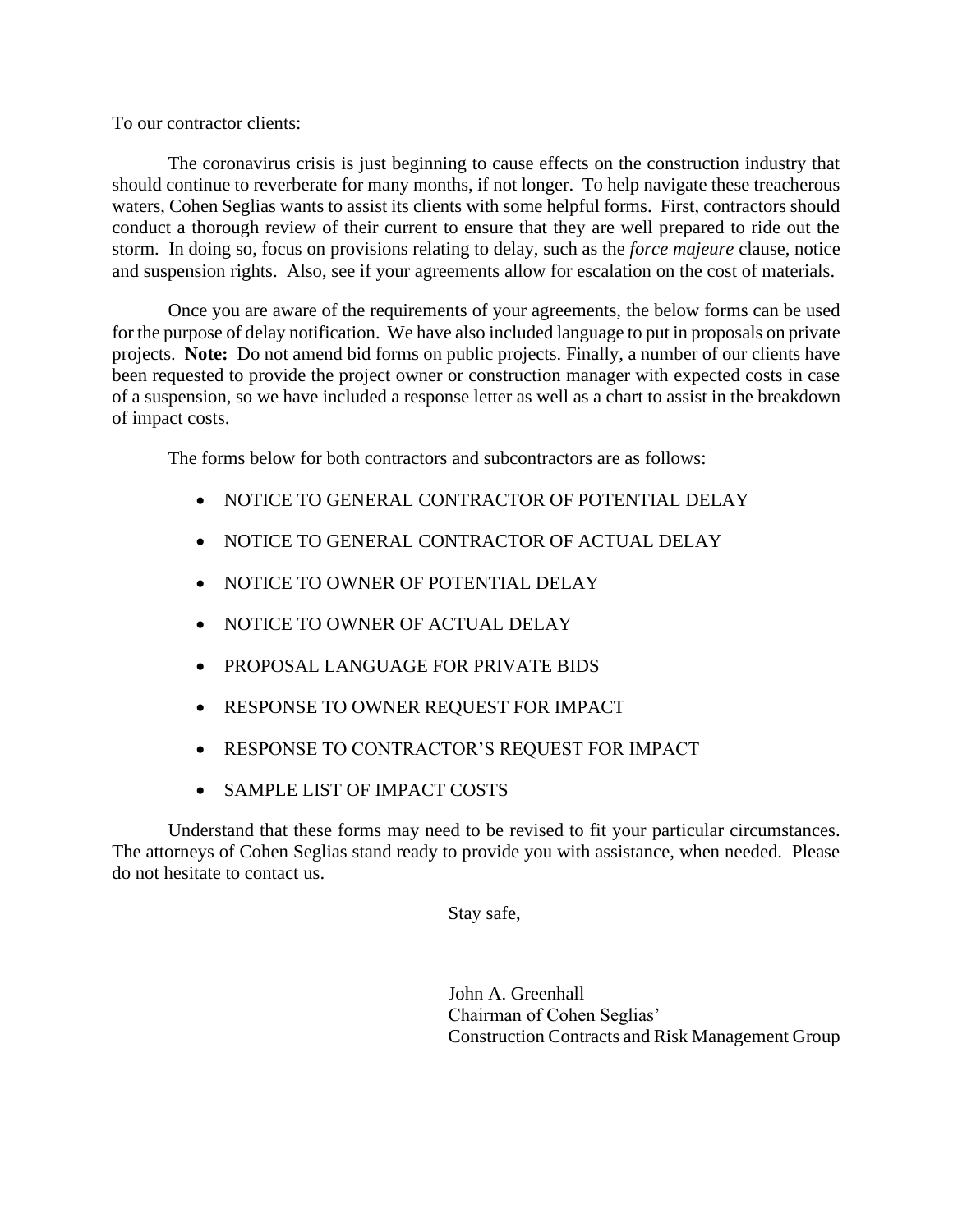## **NOTICE TO GENERAL CONTRACTOR OF POTENTIAL DELAY**

# **[Subcontractor's Letterhead]**

Via Email [and however Notice is required to be sent by Subcontract] Contractor Name Contractor Address

Re: COVID-19 and Notice of Potential Delay

Dear \_\_\_\_\_\_\_\_\_\_\_\_\_\_\_\_\_\_\_\_:

 Pursuant to Section \_\_\_ of our Subcontract, we are required to notify you if we reasonably anticipate a Delay, which includes a force majeure event like the Coronavirus pandemic. As you all know, the information from the CDC, World Health Organization and Federal, State and local government authorities is changing almost hourly. While [Subcontractor] has not currently felt any impact, as the COVID-19 (Coronavirus) health emergency continues to evolve, we have growing concerns regarding its future impact on our labor force and disruptions to timely delivery of material. We will certainly continue to keep you apprised of any issues that may develop during these uncertain times and would welcome the opportunity to work together to develop risk avoidance and mitigation strategies with you and the Owner.

[Subcontractor] reserves all rights that it has under the Subcontract to an extension of time for any delay that is caused by this Force Majeure event.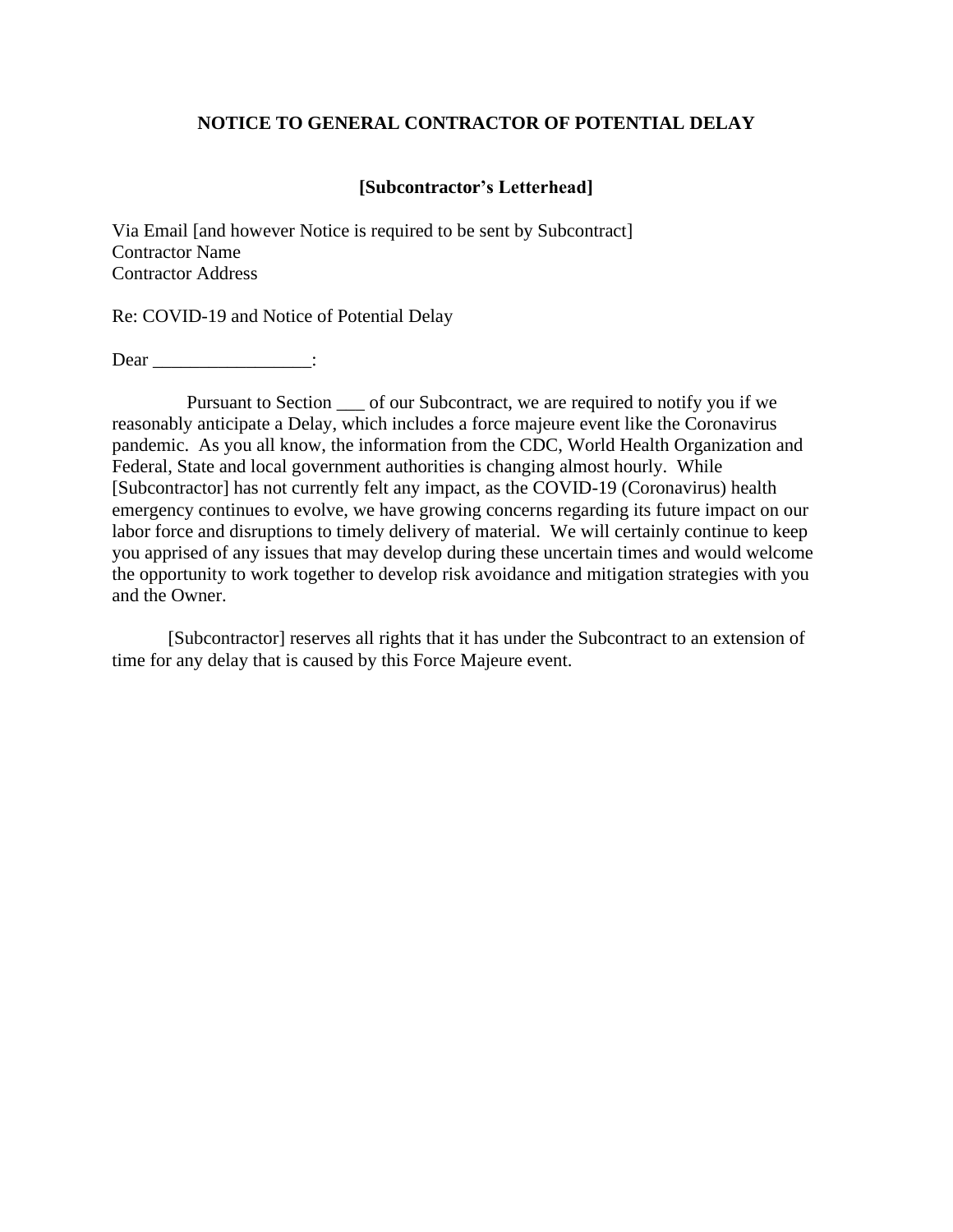# **NOTICE TO GENERAL CONTRACTOR OF ACTUAL DELAY**

# **[Subcontractor's Letterhead]**

Via Email [and however Notice is required to be sent by Subcontract] Contractor Name Contractor Address

Re: COVID-19 and Notice of Delay

Dear :

 Pursuant to Section \_\_\_ of our Subcontract, we are required to notify you if we are facing a Delay. At this time, [Subcontractor] is being delayed by the Coronavirus pandemic, which is outside of [Subcontractor's] control and constitutes a force majeure event. While the information from the CDC, World Health Organization and Federal, State and local government authorities is changing almost hourly, [Subcontractor] and the Project as a whole has been impacted by the present COVID-19 health emergency as follows:

- •
- •
- •

Moreover, we continue to have concerns regarding this virus' future impact on our labor force and disruptions to timely delivery of material.

At this time, it is impossible to notify you of the direct impact that the COVID-19 will have on Project costs and schedule. Our suggestion is for [Contractor] to schedule a teleconference among all of the subcontractors, the Owner and the Architect to discuss the response to the virus, risk avoidance, mitigation strategies and the impact on the schedule. Whether you schedule such a call or not, [Subcontractor] will submit its costs associated with this impact upon the conclusion of this national emergency.

In addition, [Subcontractor] reserves all rights that it has under the Subcontract to an extension of time for any delay that is caused by this force majeure event.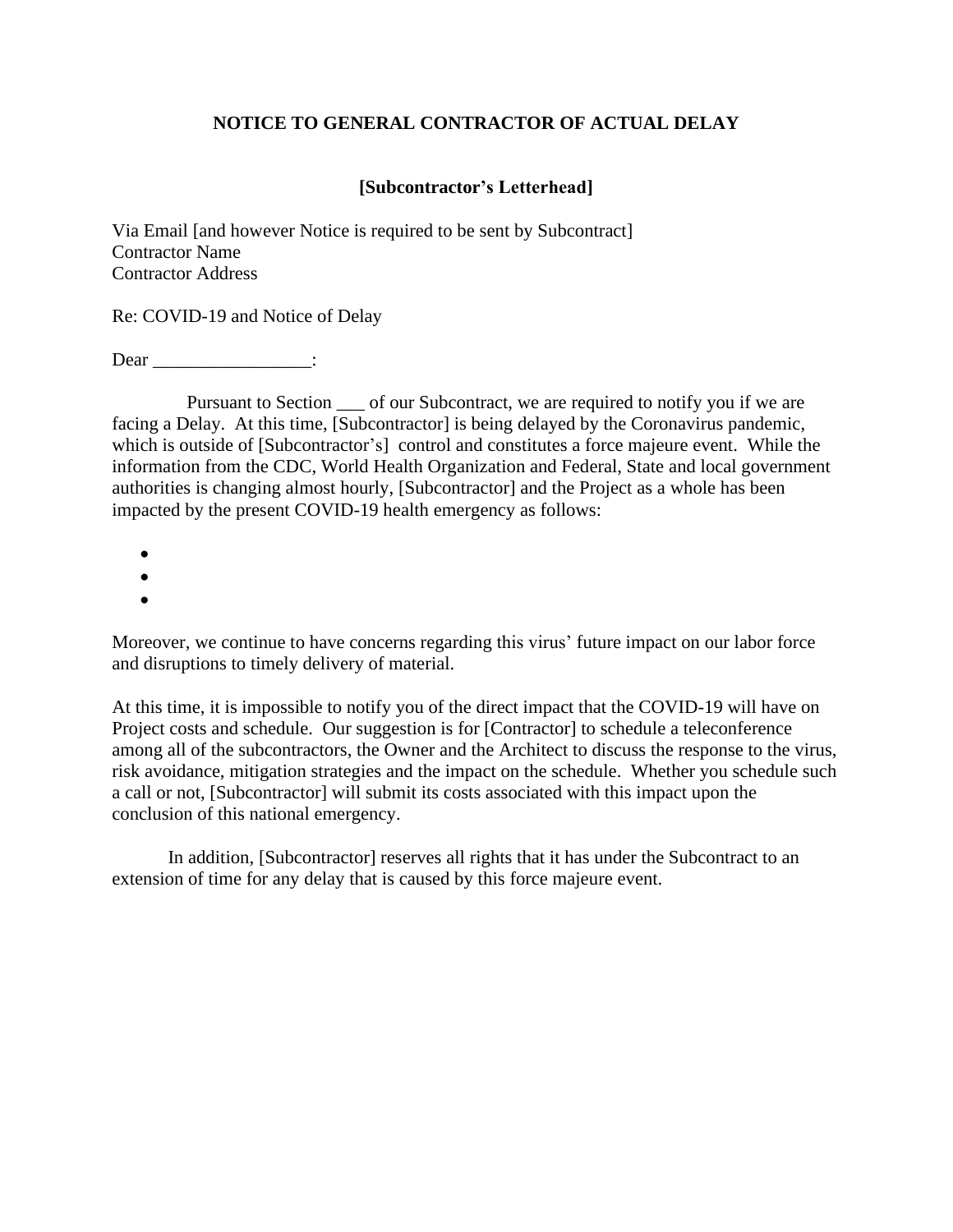#### **NOTICE TO OWNER OF POTENTIAL DELAY**

#### **[Contractor's Letterhead]**

Via Email [and however Notice is required to be sent by Contract] Owner Name Owner Address

Re: COVID-19 and Notice of Potential Delay

Dear \_\_\_\_\_\_\_\_\_\_\_\_\_\_\_\_\_\_\_\_:

Pursuant to Section  $\_\_$  of our Contract, we are required to notify you if we reasonably anticipate a Delay, which includes a force majeure event like the Coronavirus pandemic. As you all know, the information from the CDC, World Health Organization and Federal, State and local government authorities is changing almost hourly. While [Contractor] has not currently felt any impact, as the COVID-19 (Coronavirus) health emergency continues to evolve, we have growing concerns regarding its future impact on our labor force and disruptions to timely delivery of material. We will certainly continue to keep you apprised of any issues that may develop during these uncertain times and would welcome the opportunity to work together to develop risk avoidance and mitigation strategies with you [and the Architect/Construction Manager/other prime contractors].

[Contractor] reserves all rights that it has under the Contract to an extension of time for any delay that is caused by this Force Majeure event.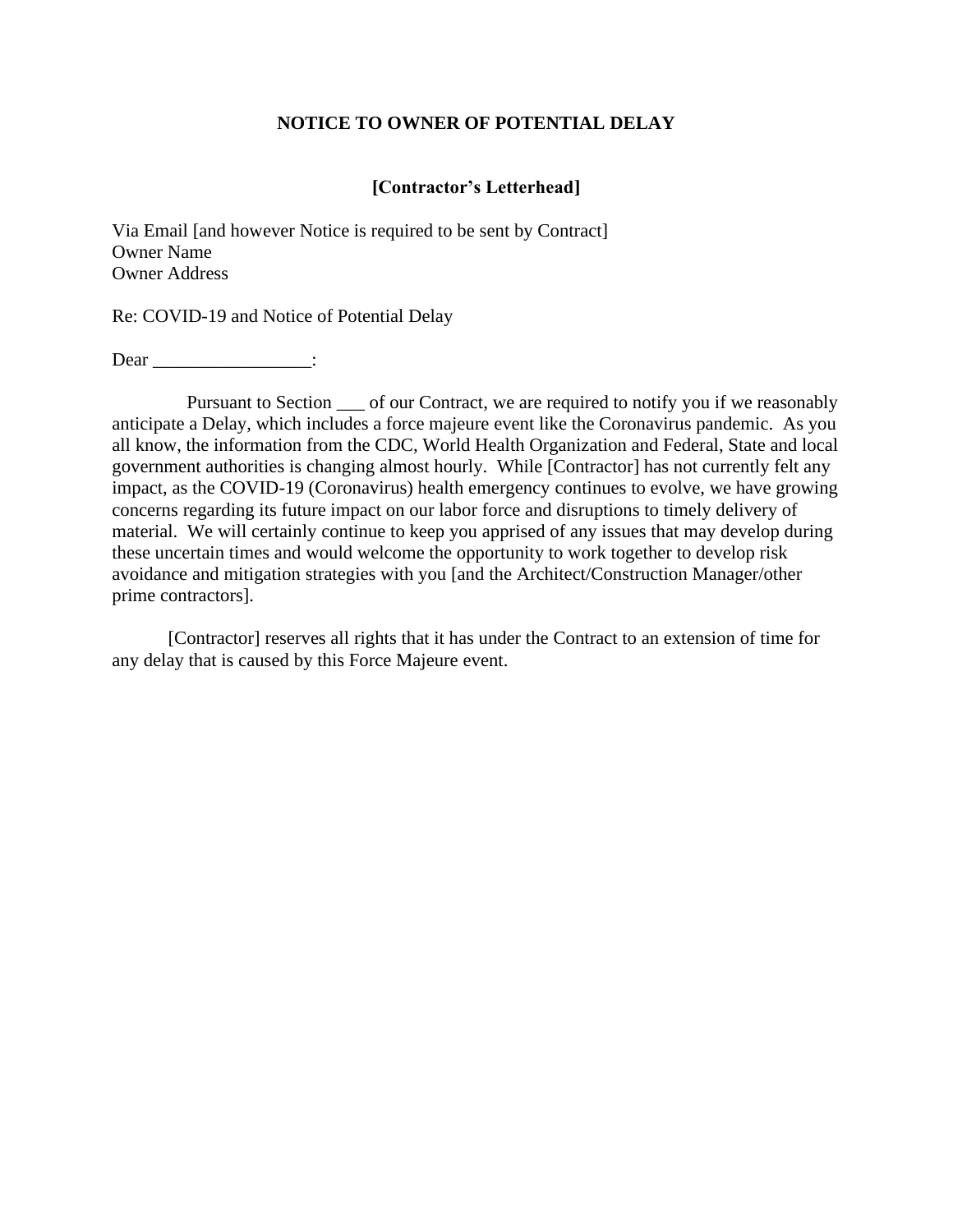# **NOTICE TO OWNER OF ACTUAL DELAY**

# **[Contractor's Letterhead]**

Via Email [and however Notice is required to be sent by Contract] Owner Name Owner Address

Re: COVID-19 and Notice of Delay

Dear :

Pursuant to Section  $\_\_$  of our Contract, we are required to notify you if we are facing a Delay. At this time, [Contractor] is being delayed by the Coronavirus pandemic, which is outside of [Contractor's] control and constitutes a force majeure event. While the information from the CDC, World Health Organization and Federal, State and local government authorities is changing almost hourly, [Contractor] and the Project as a whole has been impacted by the present COVID-19 health emergency as follows:

- •
- •
- •

Moreover, we continue to have concerns regarding this virus' future impact on our labor force and disruptions to timely delivery of material.

At this time, it is impossible to notify you of the direct impact that the COVID-19 will have on Project costs and schedule. Our suggestion is for [Owner] to schedule a teleconference among [the Architect/Construction Manager/other prime contractors] to discuss the response to the virus, risk avoidance, mitigation strategies and the impact on the schedule. Whether you schedule such a call or not, [Contractor] will submit its costs associated with this impact upon the conclusion of this national emergency.

In addition, [Contractor] reserves all rights that it has under the Contract to an extension of time for any delay that is caused by this force majeure event.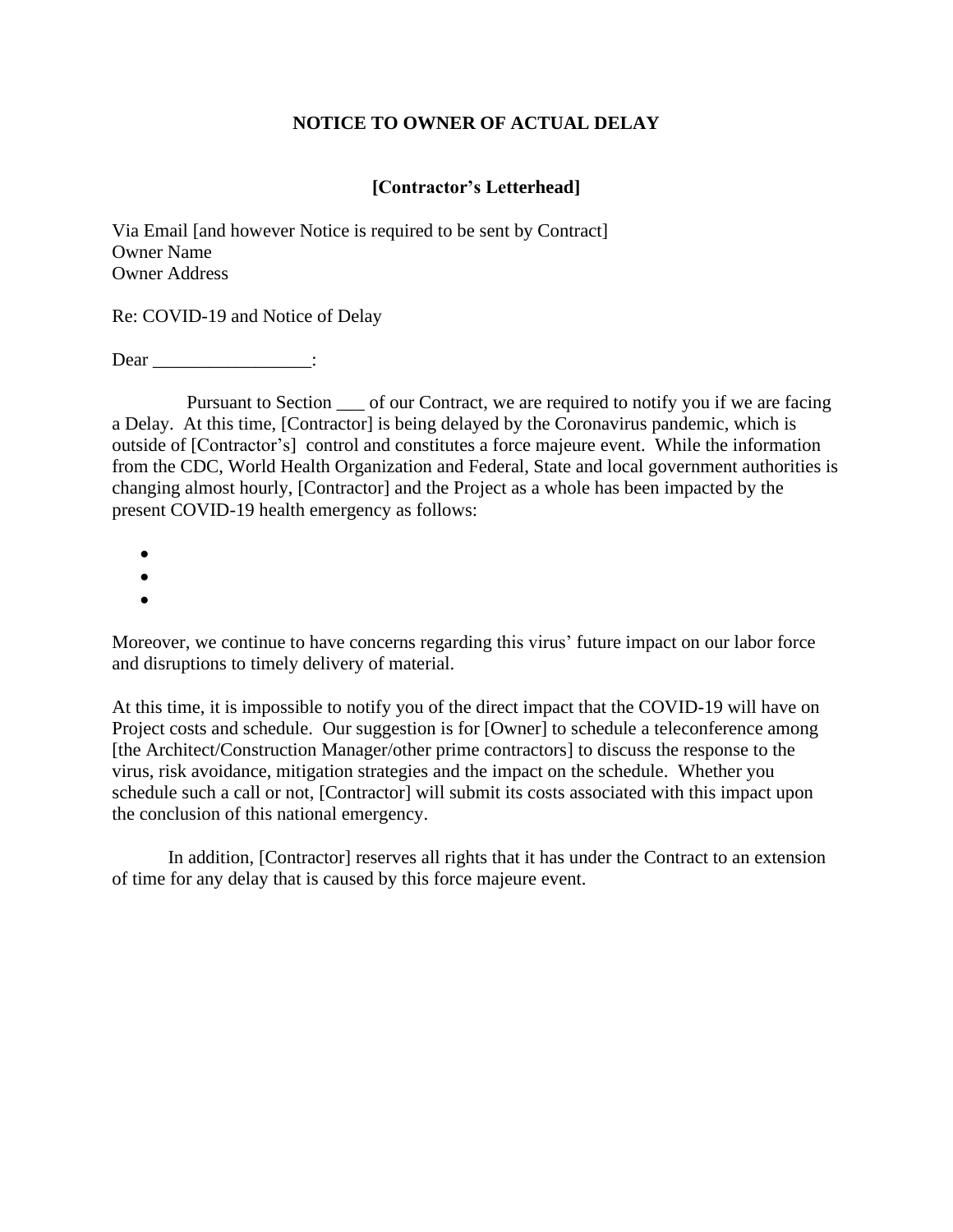#### **PROPOSAL LANGUAGE FOR PRIVATE BIDS**

NOTICE: THIS PROPOSAL IS CONTINGENT ON A LACK OF IMPACT BY THE CORONAVIRUS NATIONAL EMERGENCY. Given the existence of the coronavirus pandemic, [Contractor/Subcontractor] will use its best efforts to staff and supply this project to be able to hit the scheduled completion date but reserves its right to seek an excusable extension of time if [Contractor/Subcontractor] or its subcontractors and suppliers are unable to maintain planned crew sizes due to the illness, supply shortages or governmental restraints on business, travel and/or assembly. To the extent that the project is suspended pursuant to the terms of the proposed [Contract/Subcontract], we intend to seek additional costs associated with the suspension.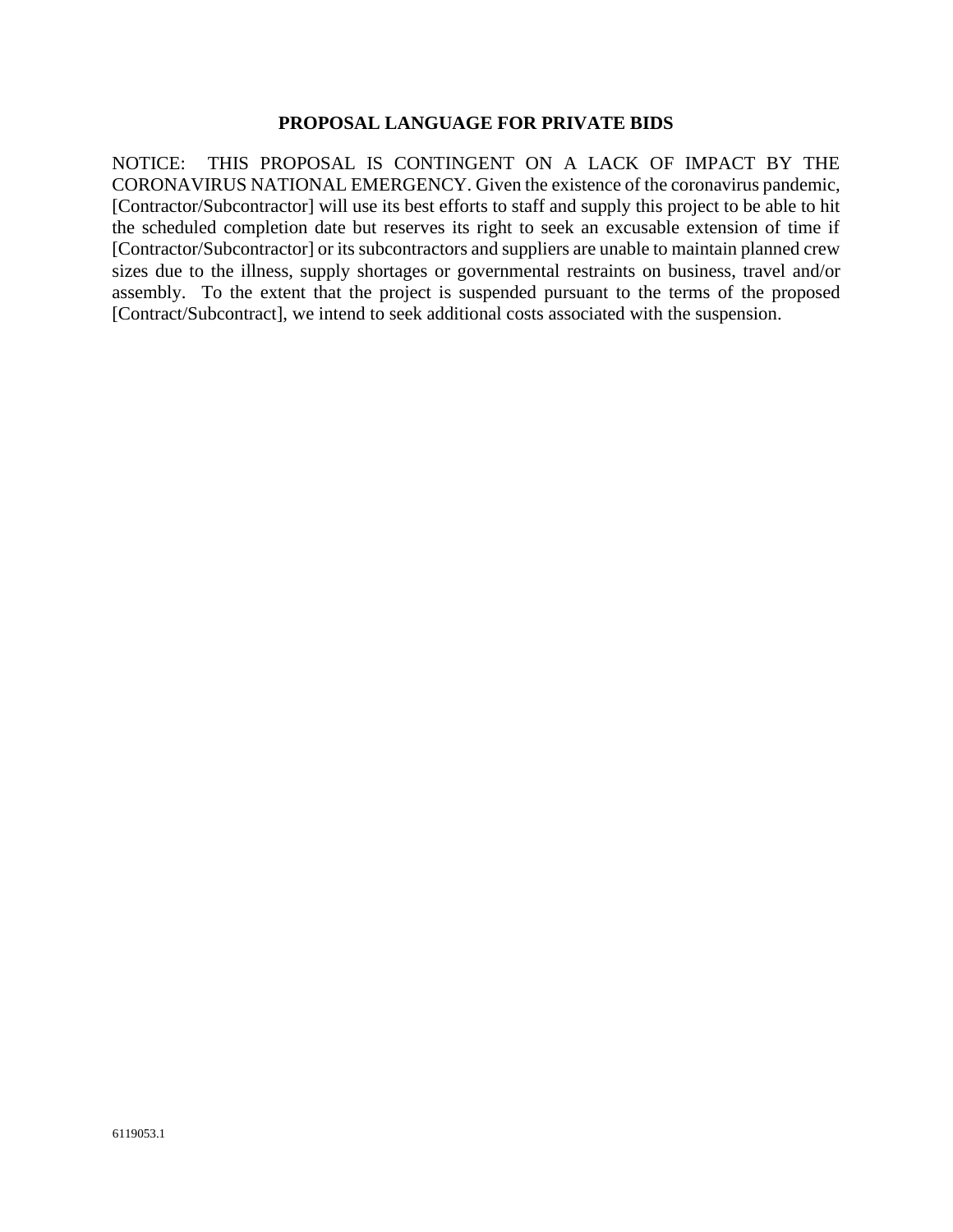## **RESPONSE TO OWNER REQUEST FOR IMPACT**

## **[Contractor's Letterhead]**

Via Email [and however Notice is required to be sent by Contract] Owner Name Owner Address

Re: COVID-19 and Request for Quantification of Impacts

Dear :

Thank you for your [letter/email/phone call] of \_\_\_\_\_\_\_\_\_\_, 2020, requesting [Contractor] to provide [Owner] with expected impacts to the Project caused by the coronavirus pandemic. At this time, it is impossible to notify you of the entire, direct impact that the COVID-19 will have on Project costs and schedule. With that said, [Contractor] is attaching to this correspondence a list of its weekly general condition costs. [Owner] should note that this listing does not include any inefficiencies caused by the [slowdown/suspension] of the Work or any suspension related costs, including but not limited to, any general condition costs of our subcontractors or charges from our suppliers relating to warehousing.

Since this national emergency will have an impact to the critical path of the Project, we must assume a day-for-day extension to both the substantial and final completion dates. As this impact winds down, we should consider the use of a recovery schedule. If acceleration is needed, however, [Contractor] will attempt to limit the additional cost as best as possible.

We will certainly continue to keep you apprised of any issues that may develop during these uncertain times and would welcome the opportunity to work together to develop risk avoidance and mitigation strategies with you [and the Architect/Construction Manager/other prime contractors]. In addition, [Contractor] reserves all rights that it has under the Contract to an extension of time for any delay that is caused by this Force Majeure event as well as any costs beyond the costs listed in the attachment.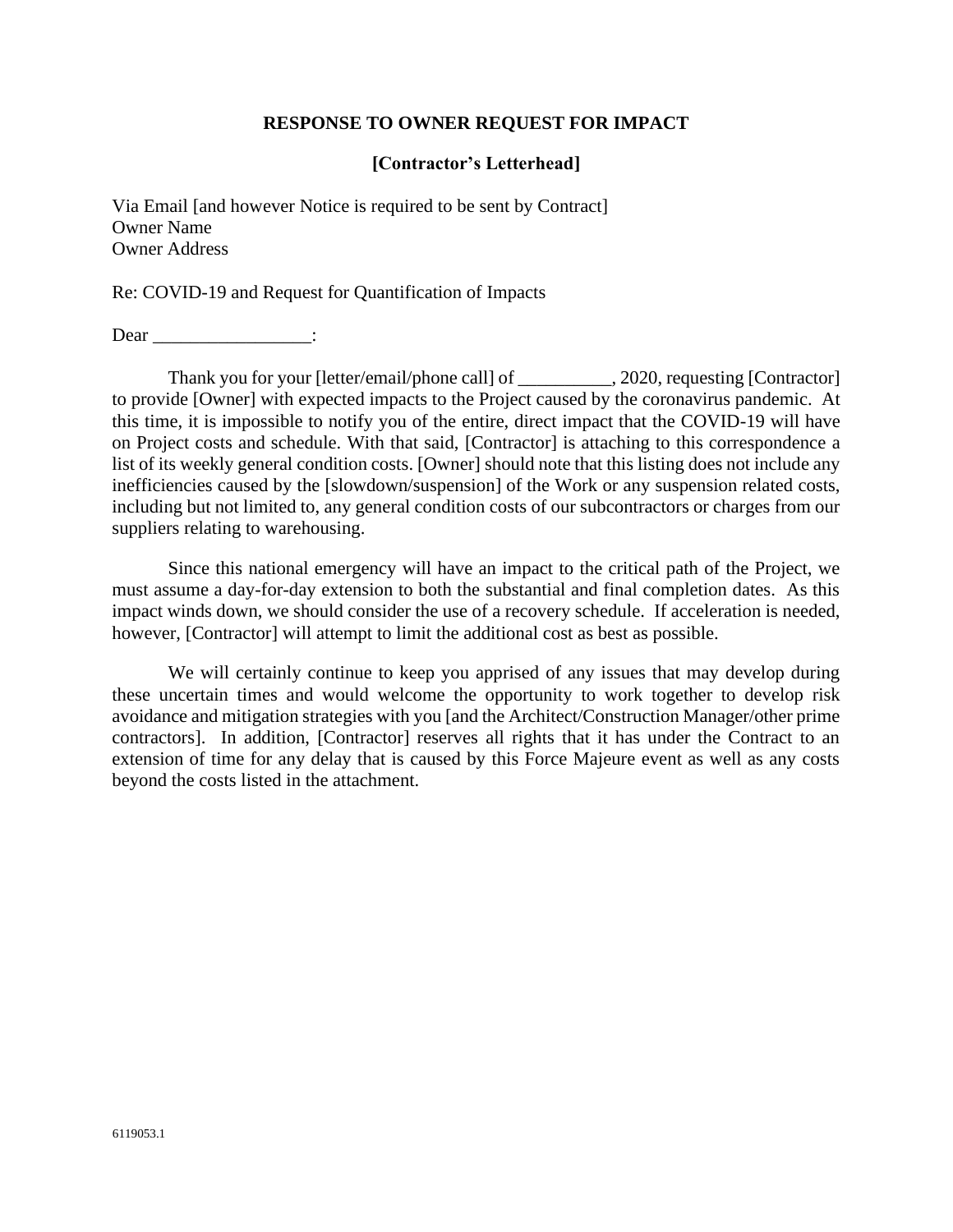#### **RESPONSE TO CONTRACTOR'S REQUEST FOR IMPACT**

#### **[Subcontractor's Letterhead]**

Via Email [and however Notice is required to be sent by Subcontract] Contractor Name Contractor Address

Re: COVID-19 and Request for Quantification of Impacts

Dear \_\_\_\_\_\_\_\_\_\_\_\_\_\_\_\_\_\_\_:

Thank you for your [letter/email/phone call] of \_\_\_\_\_\_\_\_\_\_, 2020, requesting [Subcontractor] to provide [Contractor] with expected impacts to the Project caused by the coronavirus pandemic. At this time, it is impossible to notify you of the entire, direct impact that the COVID-19 will have on Project costs and schedule. With that said, [Subcontractor] is attaching to this correspondence a list of its weekly general condition costs. [Contractor] should note that this listing does not include any inefficiencies caused by the [slowdown/suspension] of the Work or any suspension related costs, including but not limited to, general condition costs of our subcontractors or charges from our suppliers relating to warehousing.

Since this national emergency will have an impact to the critical path of the Project, we must assume a day-for-day extension to both the substantial and final completion dates. As this impact winds down, we should consider the use of a recovery schedule. If acceleration is needed, however, [Subcontractor] will attempt to limit the additional cost as best as possible.

We will certainly continue to keep you apprised of any issues that may develop during these uncertain times and would welcome the opportunity to work together to develop risk avoidance and mitigation strategies with you, the Owner [and the Architect/Construction Manager/other subcontractors]. In addition, [Subcontractor] reserves all rights that it has under the Subcontract to an extension of time for any delay that is caused by this Force Majeure event as well as any costs beyond the costs listed in the attachment.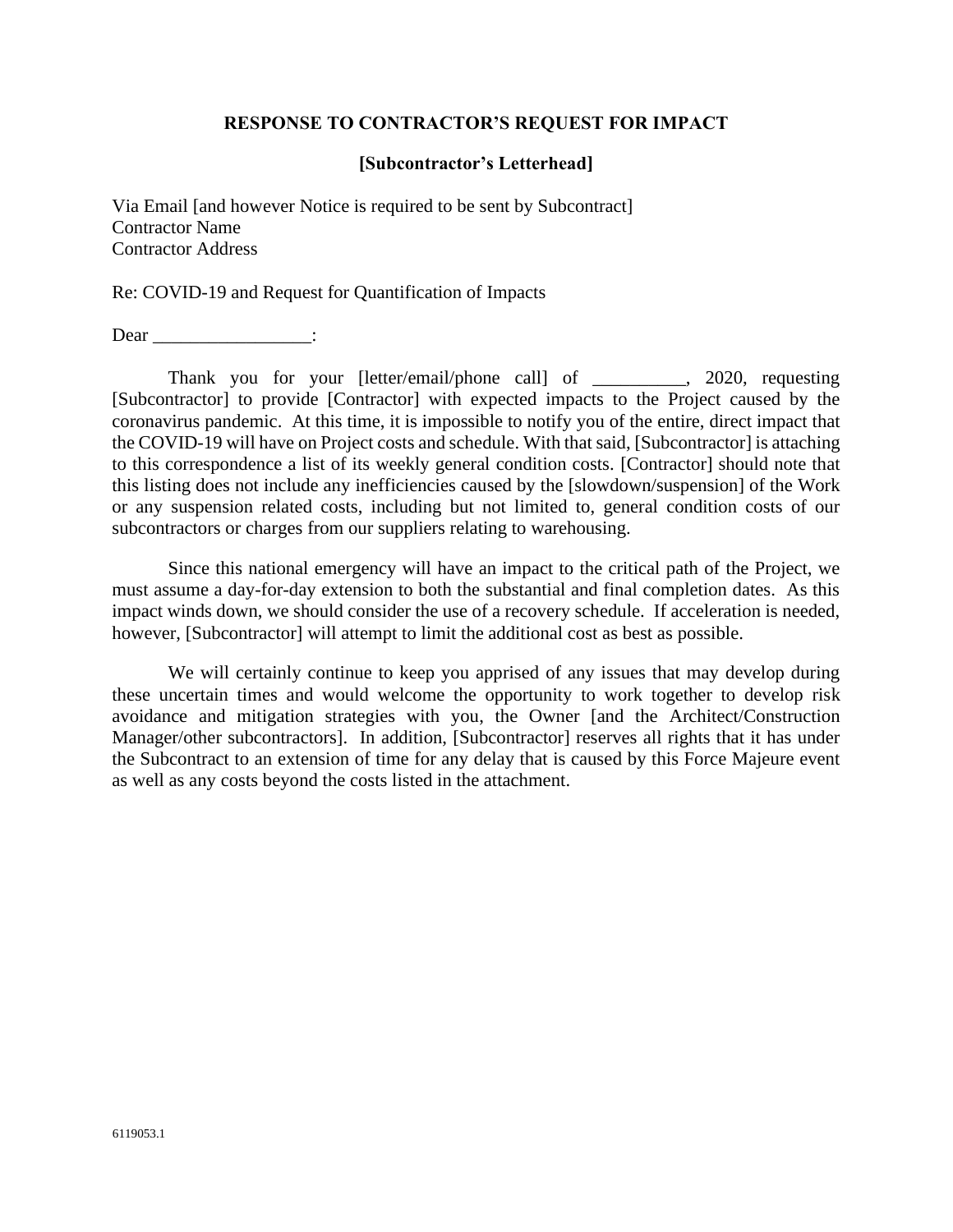# **SAMPLE LIST OF IMPACT COSTS**

| <b>Cost Description</b>                                                                                                | <b>Monthly Cost</b> | <b>Weekly Cost</b> |
|------------------------------------------------------------------------------------------------------------------------|---------------------|--------------------|
| Insurances                                                                                                             |                     |                    |
| <b>Bond</b> costs                                                                                                      |                     |                    |
| Car and travel expenses                                                                                                |                     |                    |
| Small tools                                                                                                            |                     |                    |
| Office equipment and supplies (copies, computers, printers,<br>phones, cell phones, printers, etc.) at the site office |                     |                    |
| Photocopying and document reproduction at the site office                                                              |                     |                    |
| Project photos                                                                                                         |                     |                    |
| Telephone/computer/email and fax services at the site office                                                           |                     |                    |
| Safety – inspections, reports and equipment                                                                            |                     |                    |
| <b>Taxes</b>                                                                                                           |                     |                    |
| Dumpsters                                                                                                              |                     |                    |
| Temporary site utilities required during construction                                                                  |                     |                    |
| Temporary job site toilets                                                                                             |                     |                    |
| Temporary job site identification or signage                                                                           |                     |                    |
| Jobsite fencing                                                                                                        |                     |                    |
| Jobsite trailer                                                                                                        |                     |                    |
| First aid station/Eye wash station                                                                                     |                     |                    |
| Staff (remaining on stand by due to uncertain duration of<br>impact)                                                   |                     |                    |
| Superintendent                                                                                                         |                     |                    |
| Sr. Project Manager                                                                                                    |                     |                    |
| Project Manager                                                                                                        |                     |                    |
| Project Executive                                                                                                      |                     |                    |